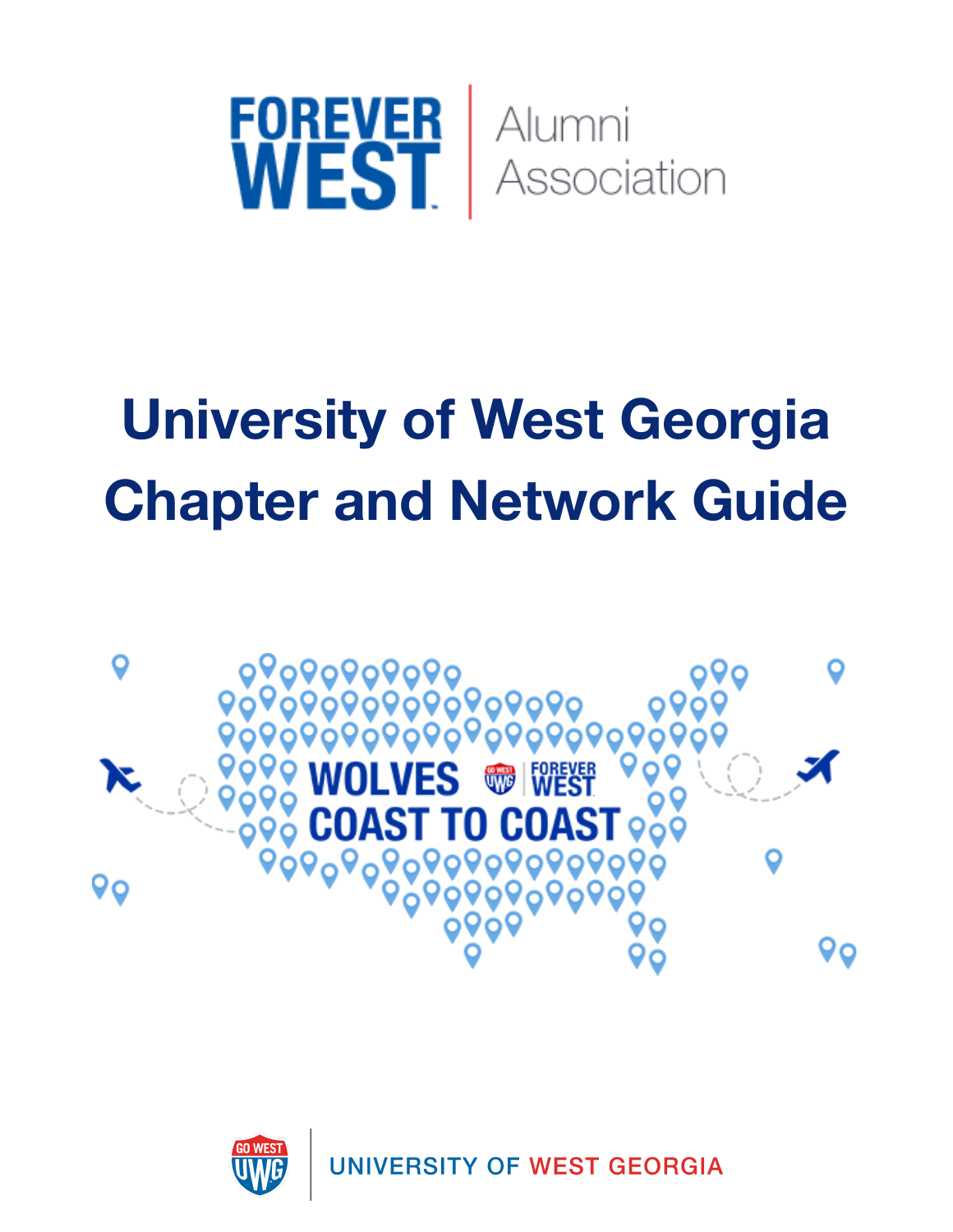## **Becoming UWG**

### **Relevance**

**UWG will continue to evolve to be more relevant to students' needs (both inside and outside the classroom), as well as adapt to a changing world and economy.**

### **Competitiveness**

**UWG curates its operations around higher end-user expectations in order to emerge as the first choice for students, employees, employers, and supporters.**

### **Placemaking**

**A public university is a unique institution in the United States that has the capacity to provide a holistic "sense of place." UWG will live up to that expectation all the time.**

**[Watch the Video: Pillars of UWG's Strategic Vision](https://youtu.be/cBbGr2M7rPY): <https://youtu.be/cBbGr2M7rPY>**

**westga.edu/becominguwg**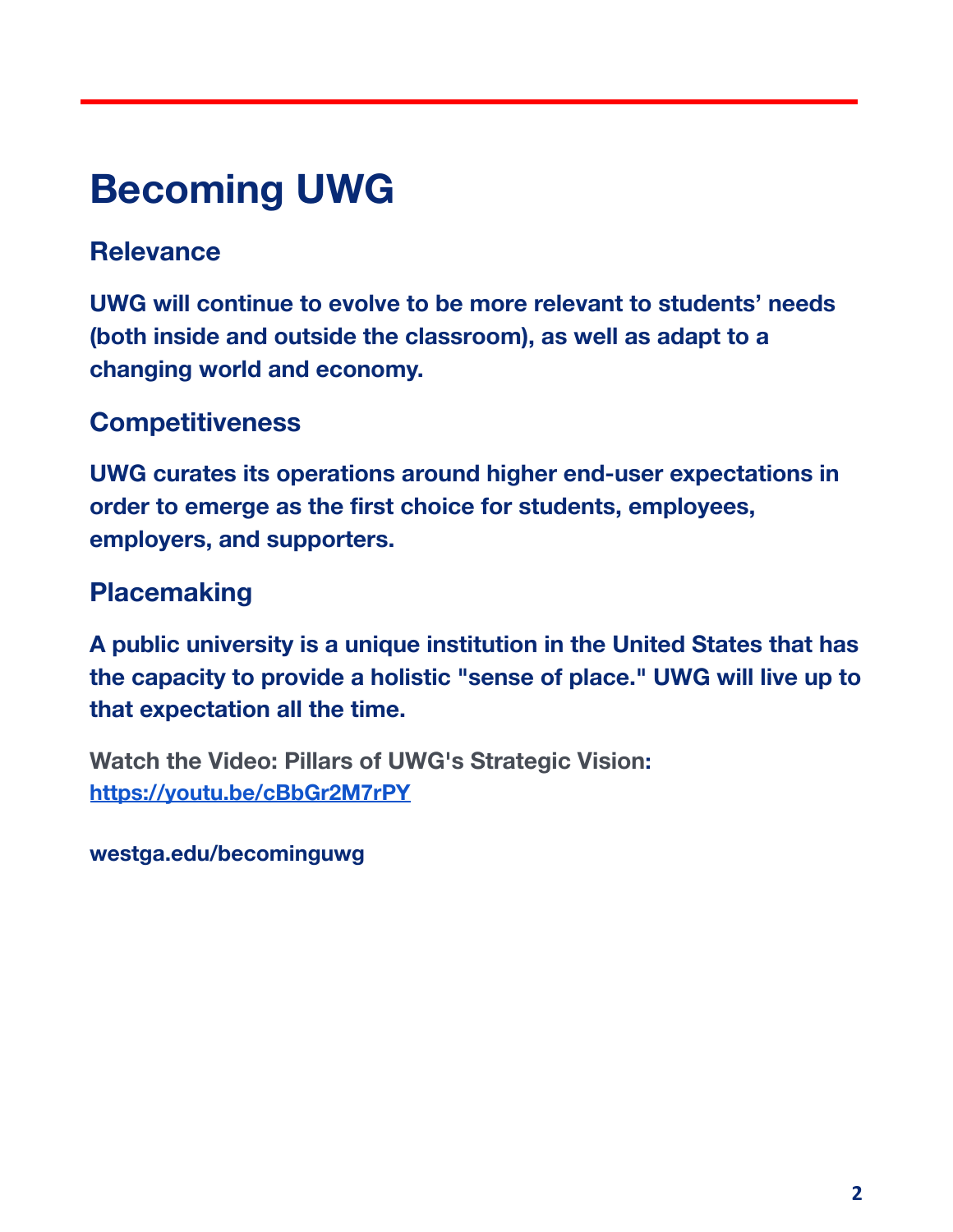## **UWG Alumni Association**

### Our Mission

**The mission of the UWG Alumni Association is to provide lifelong and meaningful opportunities for alumni by connecting the university community locally, nationally and around the globe.**

The Alumni Association functions in support of UWG's mission, while creating opportunities for meaningful engagement in order to increase awareness, pride, participation, volunteer involvement, and philanthropic commitment to the University of West Georgia.

### Our Vision

**Our vision is to develop lifelong partners, advocates and supporters among UWG alumni, friends, and students through opportunities that enrich both their professional and personal lives and their commitment to UWG**.

### Membership

Any person who has attended the University of West Georgia and who is not currently enrolled as an undergraduate student at the University of West Georgia is a member of University of West Georgia Alumni Association.

**University of West Georgia Chapters and Networks** are open to alumni and friends of University of West Georgia.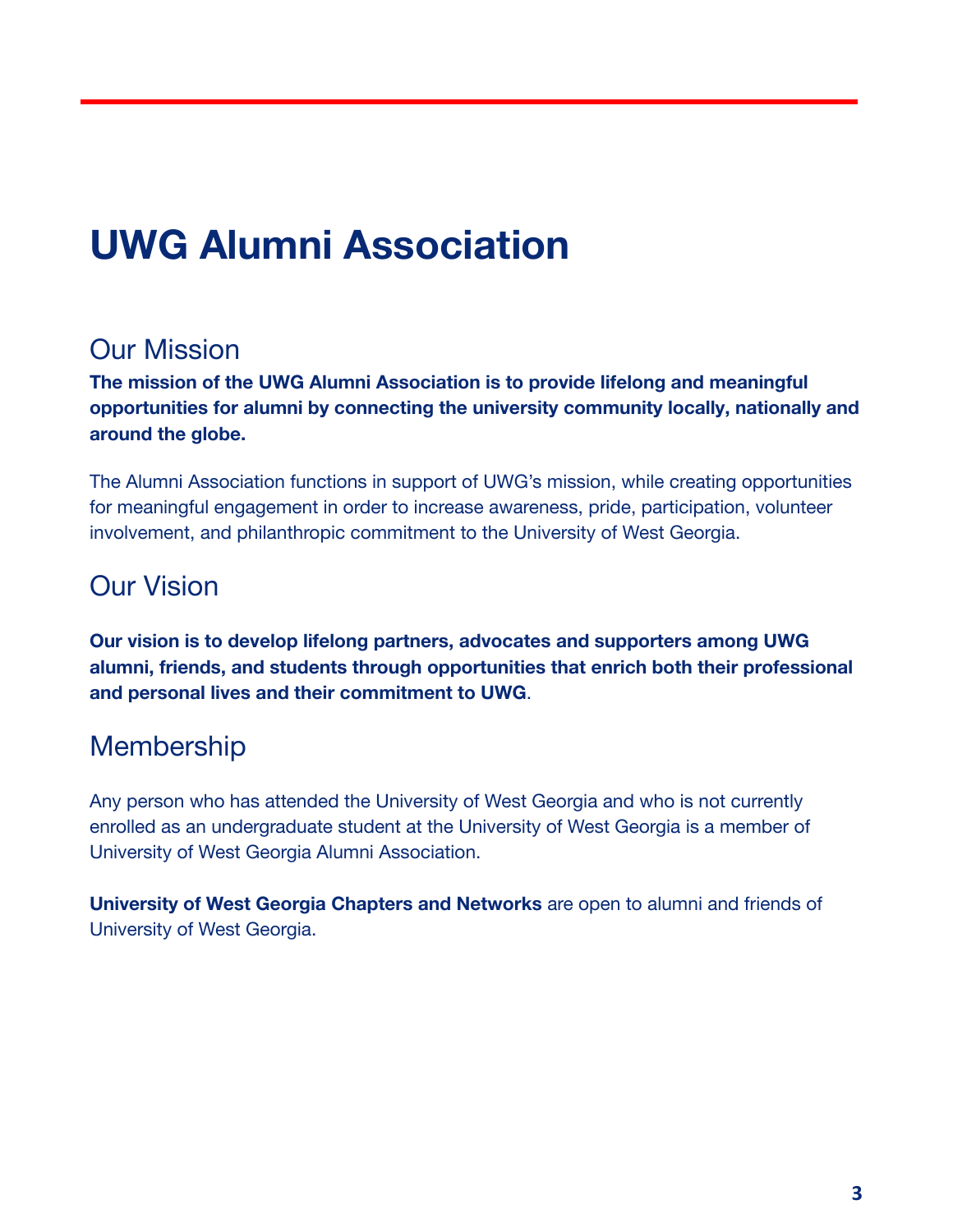## **WOLVES COAST TO COAST Chapters**

A **UWG Alumni Association Chapter** is an area representation of alumni in a geographic area with a formal structure. *Alumni Chapters bring together UWG graduates in local communities around the world.*

No matter where life takes you after graduation, Alumni Chapters offer you an opportunity to stay involved with the university and connect to fellow Wolves in your area. Chapters provide support to the university by assisting in recruiting the best and brightest students, encouraging philanthropic giving to the university and supporting the academic excellence, best interests, and tradition of the University of West Georgia. In addition, networks provide many opportunities to network, socialize, and cheer on the Wolves with other UWG alumni and friends. All chapters are non-due based.

## **Networks**

A **UWG Alumni Association Network** is a representation of alumni with a similar affinity with a formal structure*. Alumni Networks create connection points for distinct affinity groups to stay connected with one another and the university.*

Networks provide support to the university by assisting in recruiting the best and brightest students, encouraging philanthropic giving to the university and supporting the academic excellence, best interests, and tradition of the University of West Georgia. In addition, networks provide many opportunities to network, socialize, and cheer on the Wolves with other West Georgia alumni and friends. All networks are non-due based.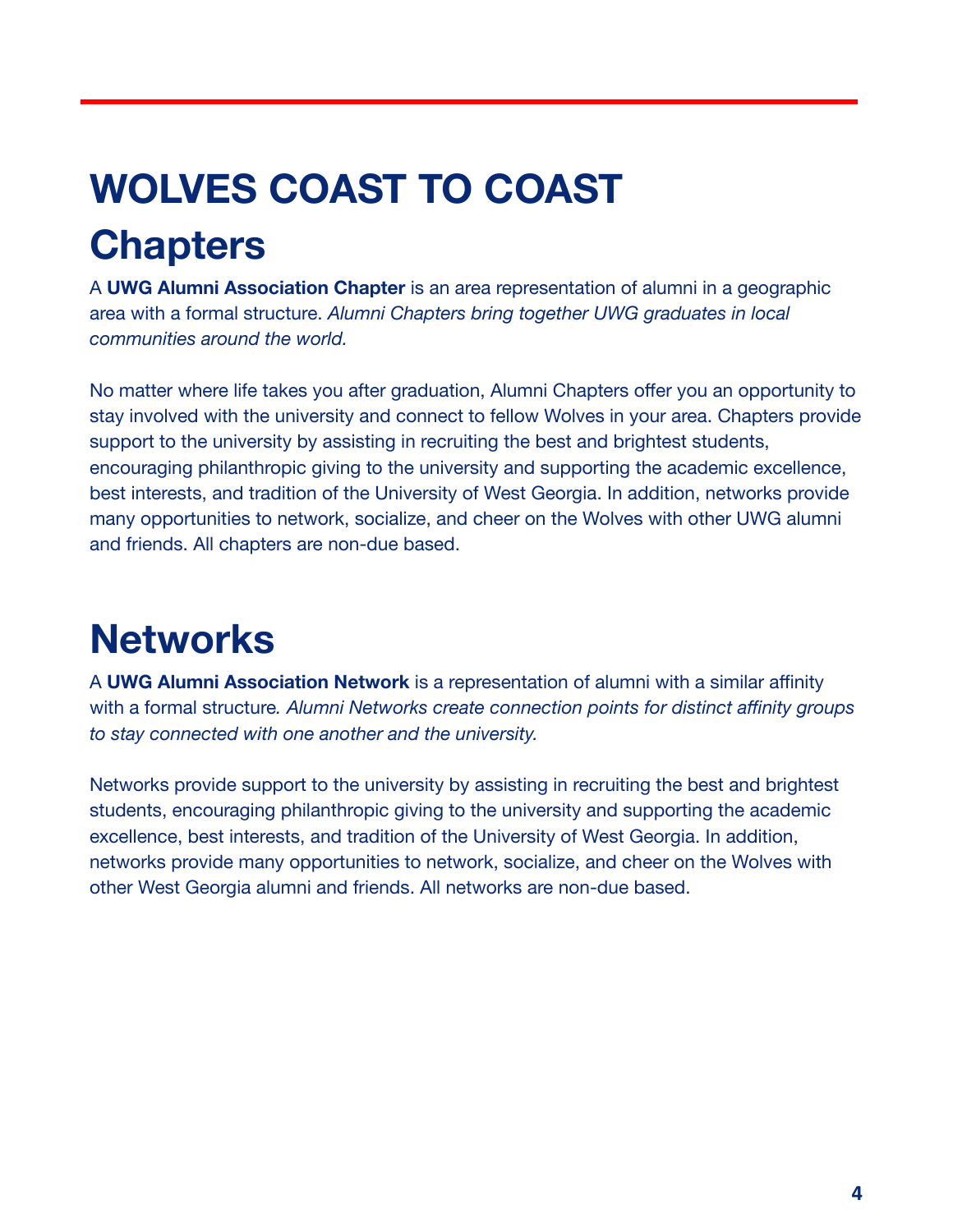## **Chapter and Network Checklist for Application**

The following list are items that are required for the **Network Application**:

| At least (2) chapter/network leaders                                          |
|-------------------------------------------------------------------------------|
| At least 10 members (can seek help from Office of Alumni Engagement to pilot) |
| Chapter/Network Leadership sign MOU                                           |
| Annual Plan of Events/Meetings/Philanthropy                                   |
| <b>Representation at Chapter/Network Summit</b>                               |
| Positively Enhance UWG Alumni Association                                     |
| Follow Guidelines in Guidebook Presented at Chapter/Network Summit            |

## **Network Guidelines**

## Operating Principles

University of West Georgia Chapters and Networks operate as a component of the University of West Georgia Alumni Association. The Office of Alumni Engagement must be aware of and approve any activities or initiatives.

The following principles must be followed by all University of West Georgia Chapters and Networks:

- o Submit all fundraising initiatives to the Office of Alumni Engagement for pre-approval.
- o Agree to protect alumni contact information as confidential and sign the University of West Georgia confidentiality agreement.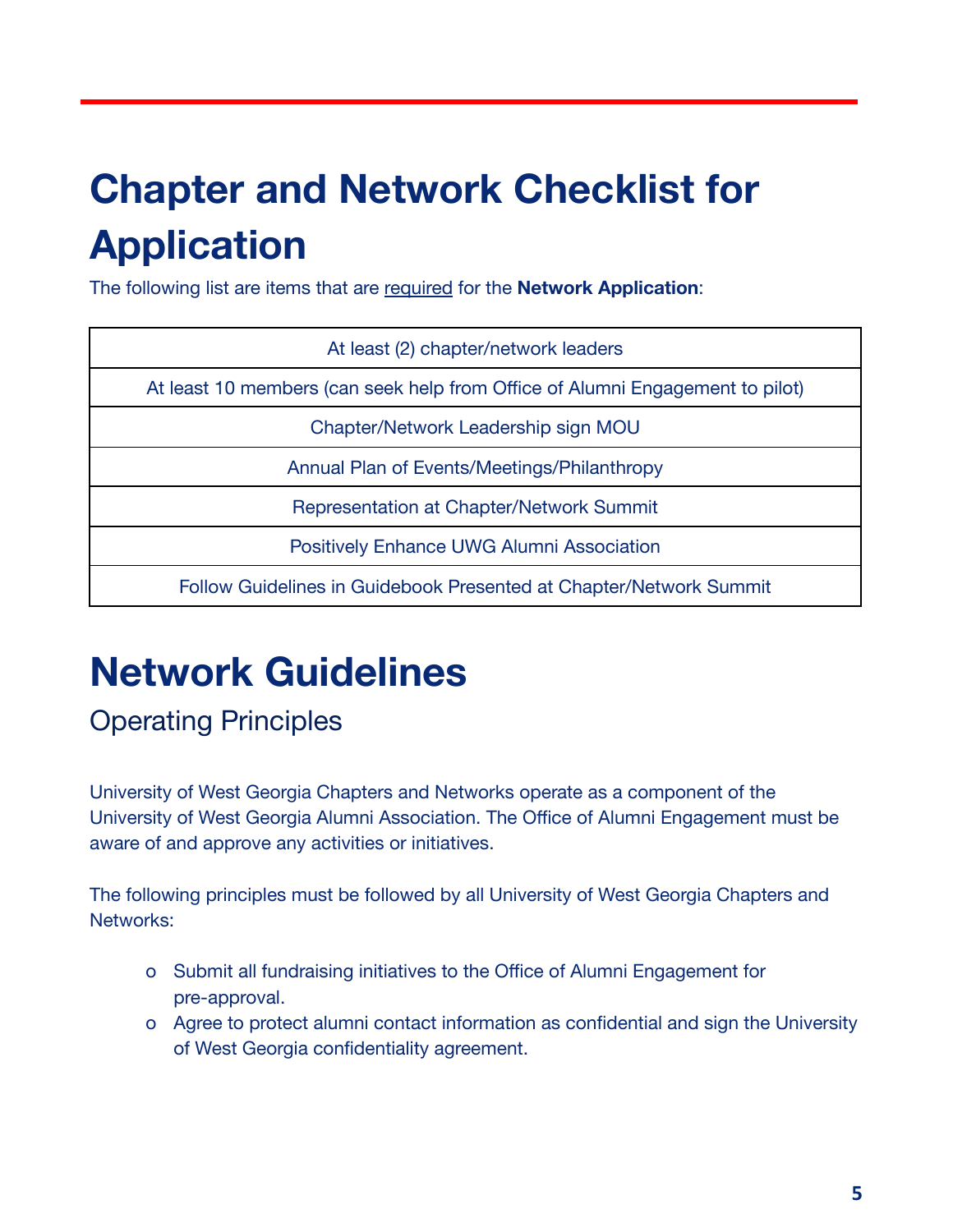- o Adhere to the University's brand guide in regard to the use of the University of West Georgia name and insignias.
- o Use the Office of Alumni Engagement as the primary point of contact for all other campus units in regard to requests by a Chapter or Network for services.
- o Remain neutral on all political and religious issues both inside and outside the University of West Georgia community. The chapter or network activity must remain neutral in order to retain its 501(c)(3) status, but individuals are welcome to continue in their personal pursuits.
- o Refrain from discrimination of any kind.
- o Remain an independent organization.
- o Chapters or Networks may not become a chapter or network for any non-University of West Georgia organization.
- o Governed primarily by alumni.
- o Share any updated alumni contact information collected with the Office of Alumni Engagement.
- o Follow and comply with social media policy.
- o Submit annual Year in Review to the Office of Alumni Engagement.

*The University of West Georgia Alumni Association reserves the right to determine the degree of adherence of the Chapter or Network to these Operating Principles.*

### NCAA Compliance

At events, all alumni volunteers are expected and trusted to uphold all NCAA ruling ordinances that apply to our prospective and current student bases. Please remember high school students are not permitted to attend any event where staff members (including coaches) of Athletics will be attending. If you have any questions on NCAA rules or how they apply to your Chapter or Network, please contact the Office of Alumni Engagement. We can inform and assist you in upholding these compliance standards.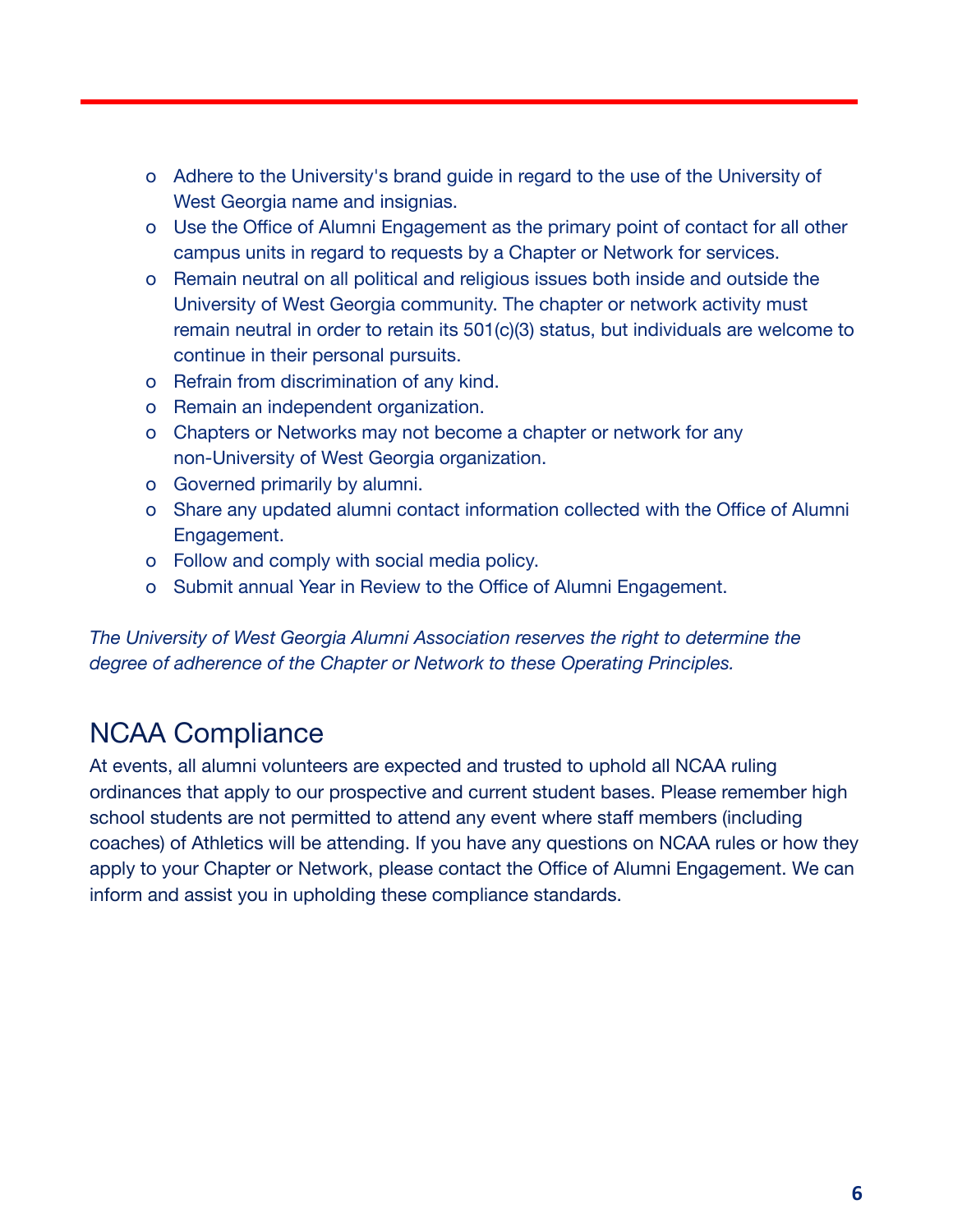## Leadership Team

A successful Chapter or Network needs a base of leaders it can rely on to stay active and engaging. Active volunteers in leadership roles keep the group current, energized, and allow for the work to be divided amongst the network board.

- o The leaders should be alumni of the University of West Georgia and make an annual donation to the university.
- o Each leader will serve a two-year term.
- o Each leader must attend the Chapter or Network Leadership Summit each year.
- o Each Chapter or Network Leader must sign the Memorandum of Understanding.

At all Chapter and Network events, be sure to take note of highly engaged and involved alumni. If a leader should step down, try reaching out to these alumni individually to seek a replacement.

### Job Descriptions

Chapters and Networks are suggested to have at least **(2) Leaders. Positions could include: Chair, Vice Chair**, and a **Wolf Outreach Coordinator**. Leaders may absorb the responsibilities of other positions if serving on a smaller board.

- **Chair** The Chair will oversee all Network sponsored activities and act as a liaison between the Office of Alumni Engagement. The Chapter or Network Chair is the lead volunteer within a network area.
	- o Coordinate, promote, and attend network events and activities. (May designate someone to attend in their absence)
	- o Maintain contact with the Office of Alumni Engagement staff.
	- o Facilitate meeting of the coordinators in your area.
- **Vice Chair** This position serves as chair-elect and will assist and learn all positions for future leadership roles within a chapter/network area concentrating on networking and social events.
- **Wolf Outreach Coordinator** A volunteer within a chapter or network area concentrating on community outreach events and support.

Leadership structures must be submitted and approved by the Office of Alumni Engagement.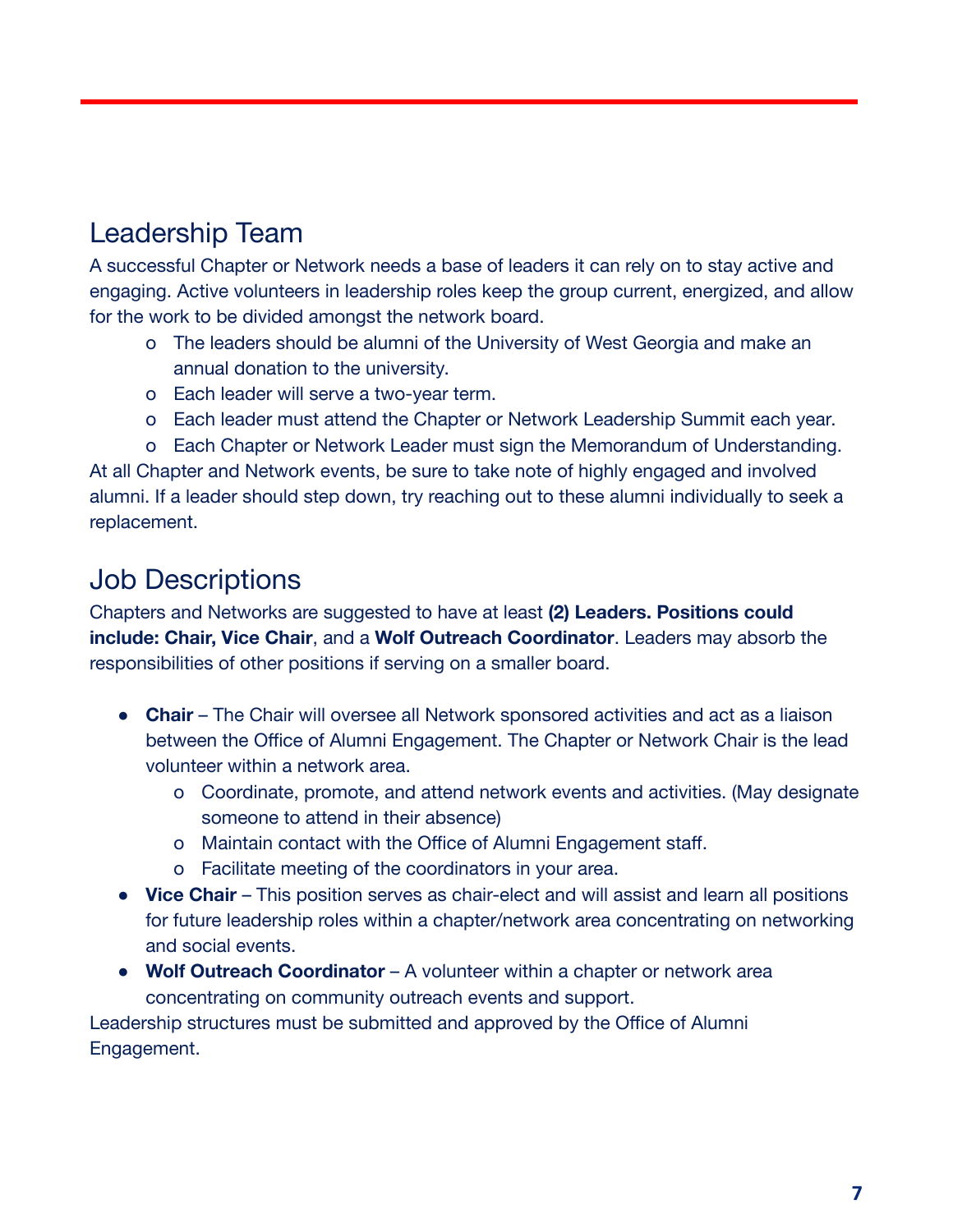## Memorandum of Understanding

The **Memorandum of Understanding** outlines expectations of a Chapter or Network leader, including, but not limited to:

- o Carry out the University of West Georgia Alumni Association Mission
- o Preserve the brand of University of West Georgia and the Alumni Association
- o Fulfill the expectations of a Chapter or Network to the best of your ability
- o Use alumni data properly and confidentially
- o Assist in the transition of the next Chapter or Network leadership

The **Memorandum of Understanding** must be signed and turned into the Office of Alumni Engagement before a volunteer will be approved to start a leadership position.

Signature: Date: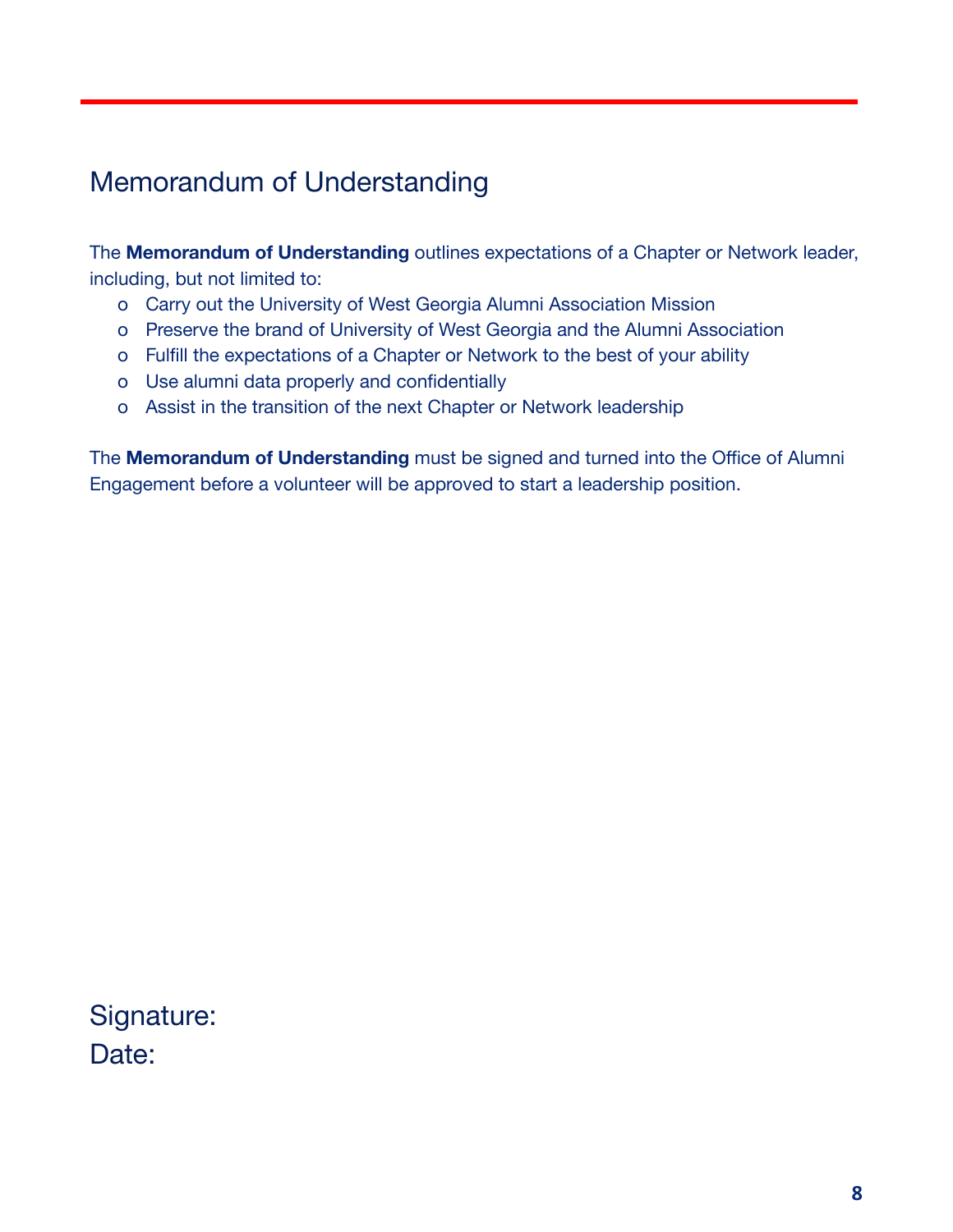### Events Categories and Ideas

**Chapters and Networks** are encouraged to plan diverse events that engage alumni with varied interests. Providing a wide range of activities for alumni in your area gets more people involved. These are some suggested events, but remember that some may coincide with Alumni Engagement Signature Events.

#### **● Alumni Connect**

These events allow alumni to connect and engage with one another in a social setting.

Examples include:

- o Alumni Mixer: An event to connect alumni. These usually have appetizers, beverages, and plenty of room to mingle.
- o Ticketed Sporting Events: An organized outing to a baseball, basketball, football game, etc. Support UWG teams by checking their schedules in your area.
- o Watch Parties: Take place during televised UWG Athletics events. These usually occur at a local restaurant or sports bar that will play the game.
- o Bowling Night, Wine Tasting, Etc.: Give alumni the opportunity to connect while doing something fun in your city.

#### **● Academic Interest**

These events fulfill the University of West Georgia's mission to create lifelong learners. Examples include:

- o Educational Speaker: Have a member of the University of West Georgia community (faculty, staff, student, alumni) come to your event to speak and educate alumni.
- o Tour a museum or historical site: Alumni enjoy events that highlight the local area.
- o Book Club: Select a book for alumni to read, advertise the event in advance, and gather to discuss, debate, and review the piece.

#### **● Professional Development and Networking**

These events seek to connect alumni on the basis of professional growth and development. Examples include: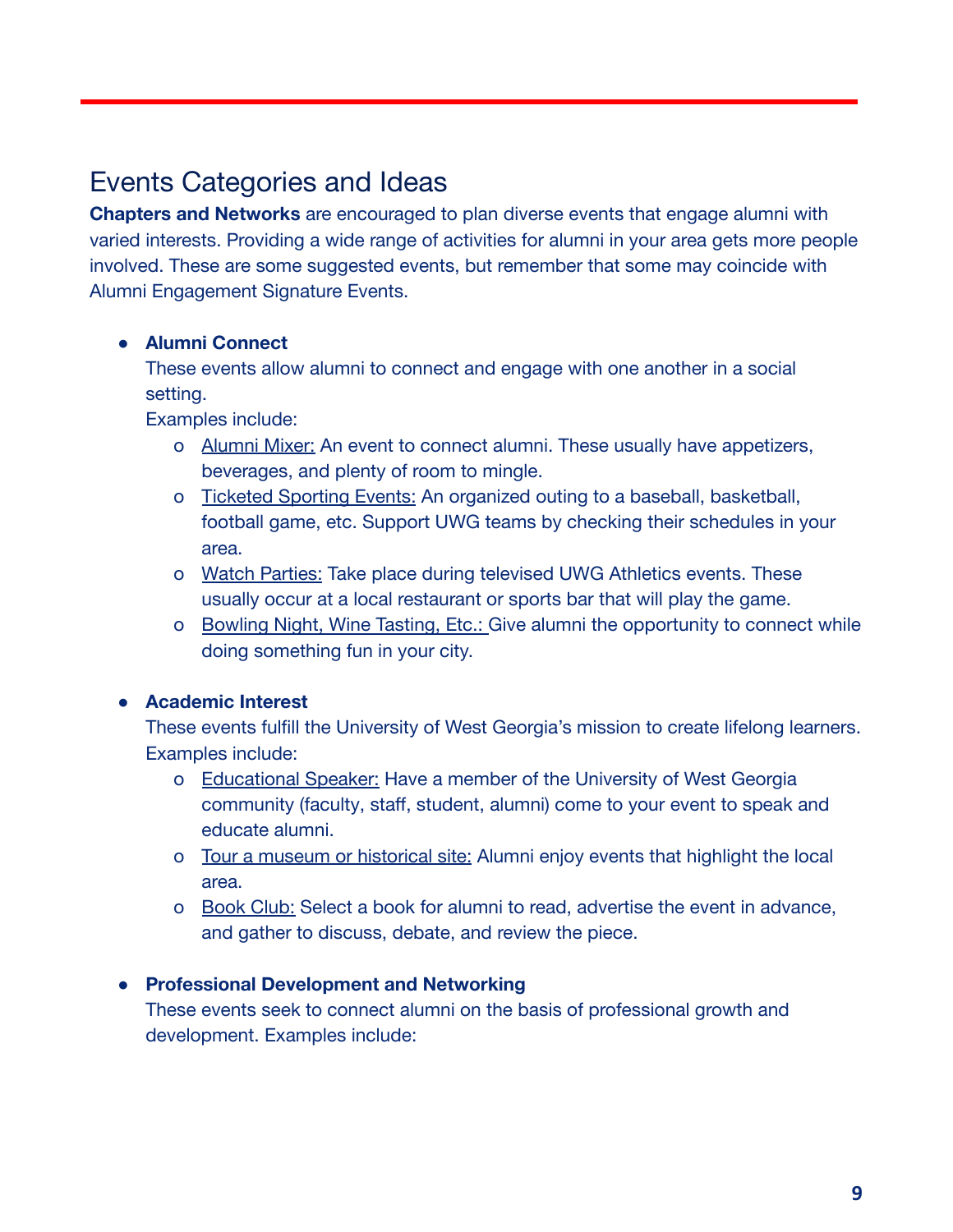- o Wolves After Hours/Alumni Networking Mixer: The most common networking event. This is similar to an alumni mixer, but it takes place after work hours and encourages attendees to bring business cards and network with one another.
- o Wolves Breakfast Club: Meet before the work day begins to network with local alumni over coffee and breakfast.

#### **● Student-Focused**

These events encourage alumni to support and connect with University of West Georgia students.

Examples include:

- o Freshman Send-Offs: At the end of the summer and before first-year students move to UWG in the fall, your network could host a Freshman Send Off to wish them well.
- o Alumni Admissions Recruiting Receptions and High School Visits: Learn how to officially market the University of West Georgia to prospective students in your area at the recruiting receptions/visits.
- o On-Campus Collaboration: Working with a university unit to connect with students during a campus event.

#### **● Wolves Outreach**

An event that invites alumni and friends to serve and engage with the community. Examples include:

- o Volunteer with a local service organization: River cleanups, serving in soup kitchens, and volunteering at a clothing bank are all ways to engage alumni in their community and the UWG community.
- o Host a Drive: Coat, canned goods, or school supply drives are easy components to add to any network event or board meeting. They add a service component to any event and keep alumni active in the community. Donations for these events must be supplied by the network members and cannot be purchased with annual/foundation funds.

#### **● Fundraising**

An event that has a fundraising component for the Alumni Association Scholarship and/or Greater University Fund. Examples include: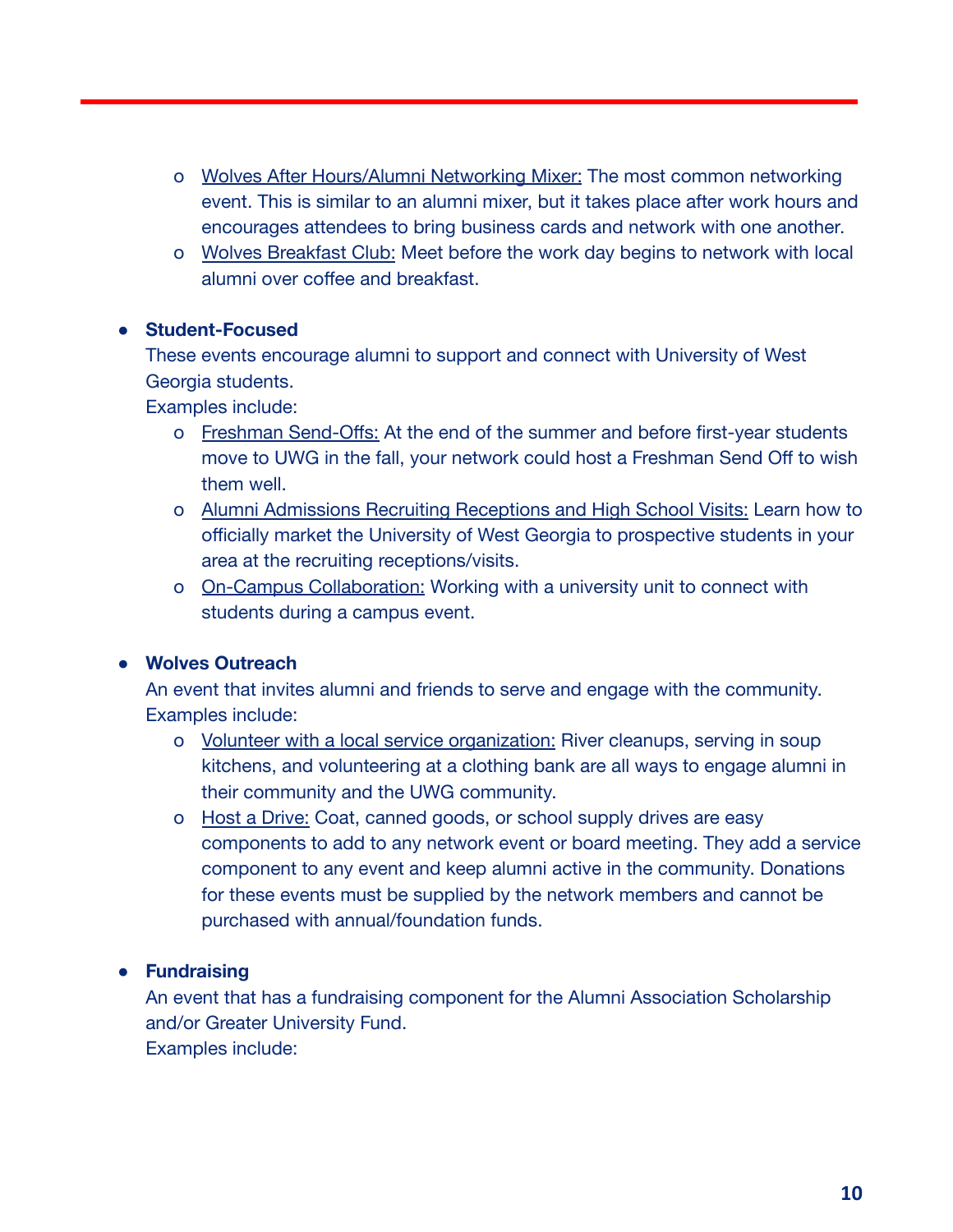- o Option to Donate at Online Registration: Add a donation option to the online event registrations to promote giving in conjunction with event attendance. This can be listed as a request on the Event Request Form.
- o Partial Donation with Registration Fees: Charge a registration cost for an event that includes a donation to the University through the network or chapter account as well as covering event fees. The event invitation will inform network members that they are making a partial donation.
- o Peer-to-peer solicitation in support of the University of West Georgia Foundation

#### **● Affinity (Common Interest)**

An event that caters to any group of people linked by a common interest, purpose, or identity. Examples of affinity groups include:

- o Identity-based (Black Alumni Network, Legacy Parents, etc.)
- o Student Activity Involvement (RAs, SGA, Athletics, Fraternities/Sororities, etc.)
- o Corporate (Southwire, Georgia Power, Home Depot, etc.)
- o Professional (Lawyers, Physicians, Teachers, etc.)

#### Event Planning Guide and Timeline

- **8-12 months before the event:** Meet with the Network leadership team to brainstorm event ideas. Consider how events will connect alumni to one another and UWG. Determine if the event will require funding and consider possible sources.
- **6 months before the event:** Submit the Event Request Form to alumni@westga.edu. Contact venues and vendors. Give your network time to draft contracts and send them to the Office of Alumni Engagement to be signed.
- **2 months before the event:** Save-the-Date event post will be shared on a chapter network Facebook group for members. Members should start using word of mouth to promote the event.
- **At the Event:** Network committee members should serve as hosts at events. Encourage new attendees to update their contact information on Wolf Connect. Take photos for social media posts. Alumni staff may be present when determined appropriate.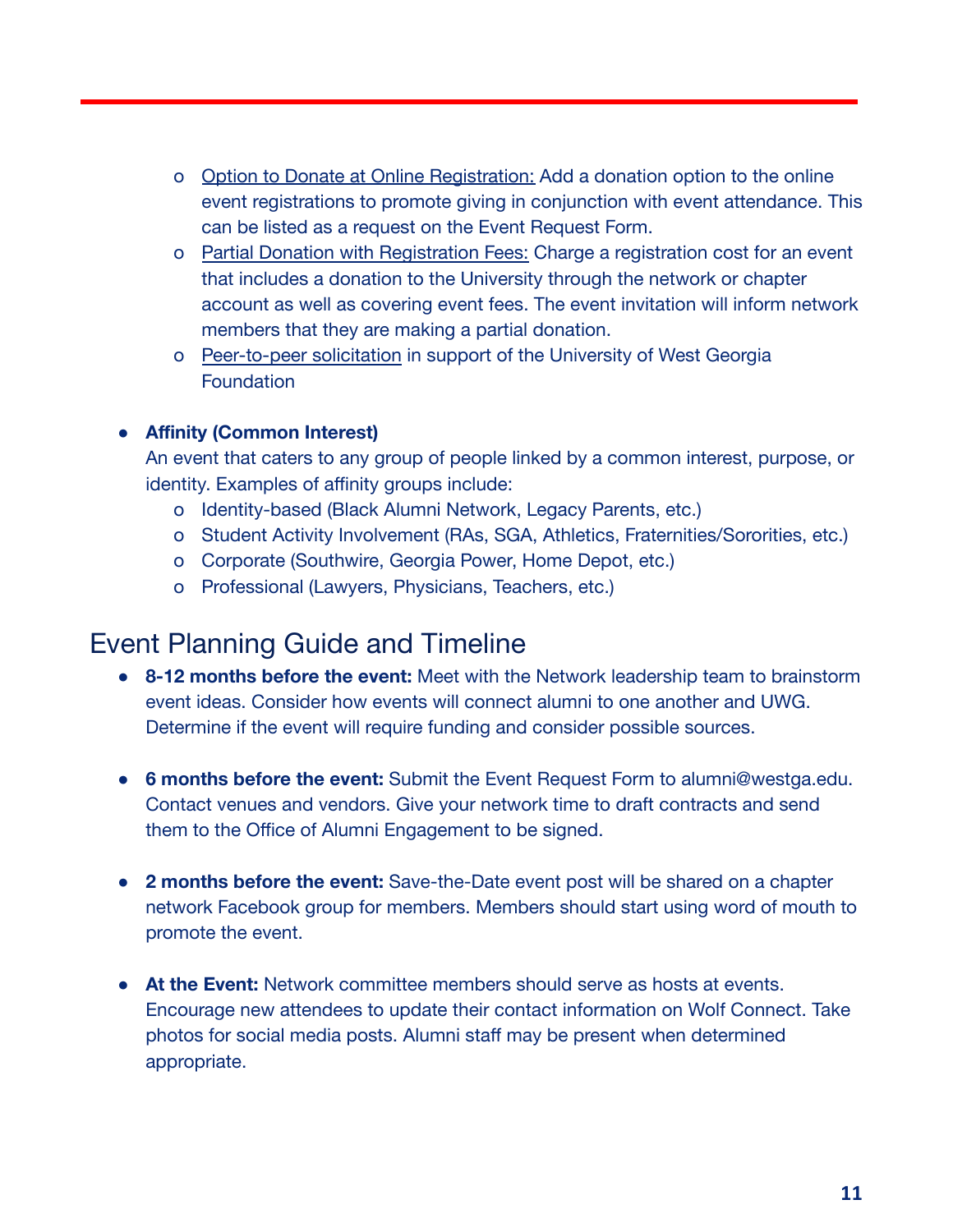**• After the Event:** Send a follow-up email to attendees, thank them for attending and being involved; thank Network committee members that helped with the event; share photos on social media and send to the Office of Alumni Engagement staff; fill out the Event Critique Form and return to the Office of Alumni Engagement with the attendance sheet. This data can help us help you by: updating data, recording event attendance to determine affinity and trends, and allows our office to provide better engagement lists for future events.

## **Support for Volunteer-Hosted Events**

| <b>SUPPORT TYPE</b>                                                                            | <b>OFFICE OF ALUMNI ENGAGEMENT</b><br><b>ACTIONS</b>                                                                                                      |
|------------------------------------------------------------------------------------------------|-----------------------------------------------------------------------------------------------------------------------------------------------------------|
| <b>Email Invite for Event</b>                                                                  | Sent from official UWG Alumni Association<br>channels to applicable alumni contacts in<br>the event area.                                                 |
| Area Alumni Phone List                                                                         | List can be provided and must be kept<br>confidential and used for no other purpose<br>than event outreach.                                               |
| <b>Social Media Support</b>                                                                    | On Alumni Engagement channels and the<br>official Chapter/Network Facebook Group.                                                                         |
| <b>Swag/Forever West Themed Giveaways</b>                                                      | Provided, as appropriate.                                                                                                                                 |
| <b>Event Registration and Alumni Event</b><br>Calendar Listing on Alumni Engagement<br>Website | Portal for RSVPs to be collected, RSVP<br>reports provided on a bi-weekly basis<br>leading up to an event, listing on website<br>and University calendar. |
| <b>Staff Attendance</b>                                                                        | Dependant on availability, size, and strategy                                                                                                             |
| <b>Graphics and Design Support</b>                                                             | Provided, as appropriate.                                                                                                                                 |
| <b>Funding</b>                                                                                 | Support up to (2) signature events per fiscal<br>year with approved event proposals.                                                                      |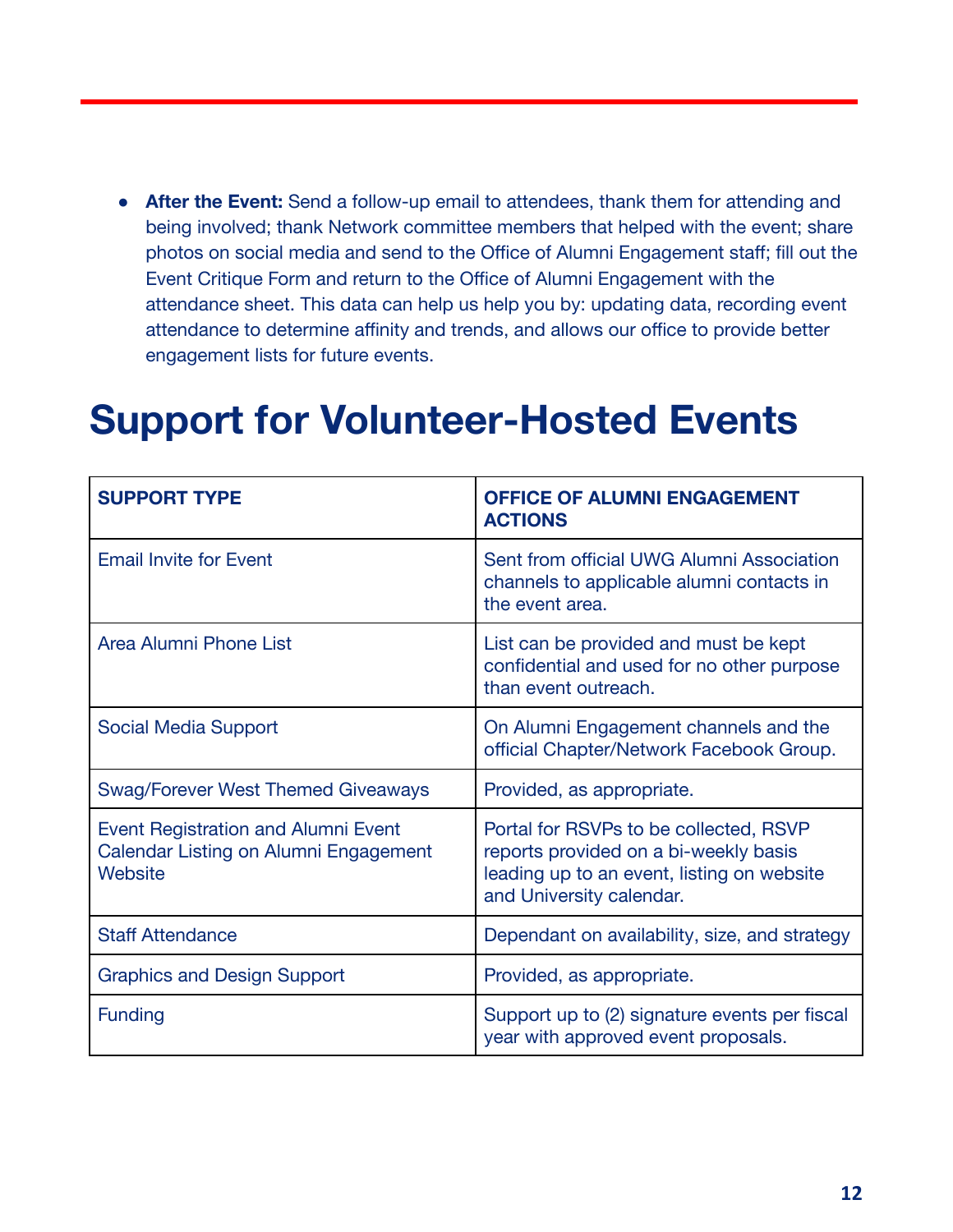### Alcohol Policy

The Office of Alumni Engagement recognizes that alcoholic beverages may be served at Chapter or Network events from time to time. Such service is subject to the following policy:

- Alcoholic beverages may only be served:
	- o In a manner that is consistent with all local, state, and federal laws and regulation;
	- o By a hired, qualified third-party alcohol server; and
	- o As part of an event that includes food service and nonalcoholic beverage service.
- Alcoholic beverage may not be served:
	- o In a manner that promotes the service of the alcoholic beverages as "free" or "without cost" or "self-service" style or by any other uncontrolled means;
	- o At programs designed to attract current or prospective students who may be under 21 years old;
	- o To minors or anyone who is visibly intoxicated

#### Social Media Policy

Social Media is a key to the success of **Chapters and Networks**. All Facebook groups, Instagram Accounts, or any other social media outlet will be initiated and maintained by the Office of Alumni Engagement under the main Alumni Association page. The Office of Alumni Engagement will also serve as the official admins on all Chapter and Network Facebook groups in addition to (2) chapter/network leaders. Dishonorable content such as racial, ethnic, sexual, religious, and physical disability slurs will not tolerated. All exchanges on the Facebook group,Instagram page, or any other social media outlet should be respectful and honor the reputation of the University of West Georgia. Please include all social media boosting plans in the event planning form.

#### Contracts and University Signatures

Send all contracts to the Office of Alumni Engagement to be signed. This process prevents chapter and network leaders from being personally liable for the contract.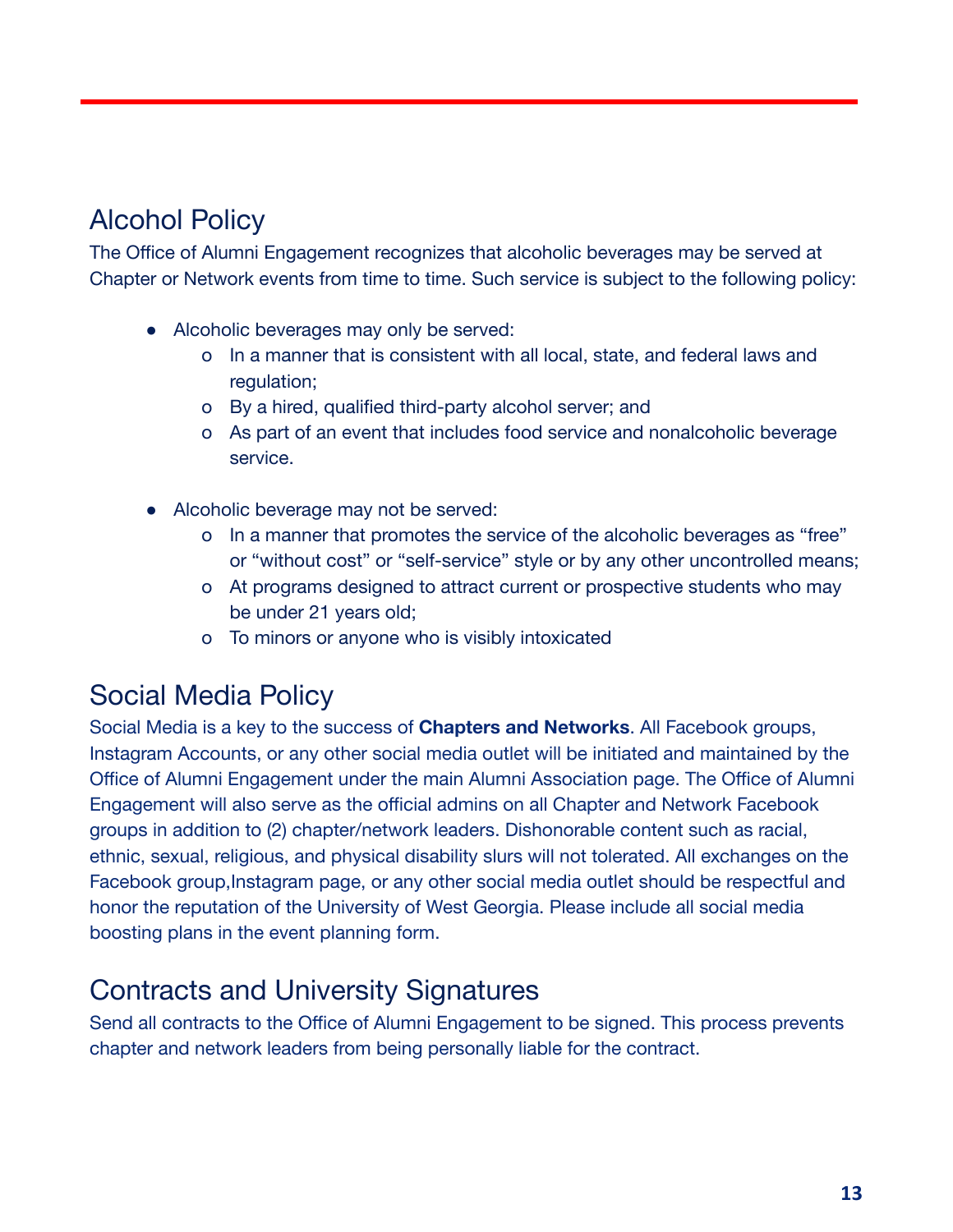*Under no circumstances shall any Chapter or Network leader execute a contract on behalf of the University of West Georgia, the Office of Alumni Engagement, the UWG Alumni Association, the UWG Foundation, the UWG Athletic Foundation or any department or entity affiliated with the University of West Georgia. If a signature is required for any reason, for any sort of agreement, send the document to your contact within the Office of Alumni Engagement.*

#### Door Prizes

Chapters and Networks can choose to give away free door prizes at free network events. Door prizes can be requested through the Event Request Form. **Chapters and Networks are not allowed to hold raffles or other "games of risk or chance" at the event unless registered with local sheriff's office or relevant community officials.** The Office of Alumni Engagement will serve as a liaison between other schools, colleges, departments, and units for prizes when necessary.

### **Money**

Chapters and Networks are not permitted to hold private banking accounts. A member of the Alumni Engagement staff must be present to accept cash at events, or a QR code can be provided for guests to pay online.

Chapters and Networks who meet the requirements to be an official group will be provided a UWG Foundation account to collect funds. Accounts are managed by the Office of Alumni Engagement.

Chapter and Network leaders will pay for expenses and be responsible for submitting reimbursement forms when necessary using the following official UWG Foundation forms. Sponsorship opportunities should be submitted in advance to the Office of Alumni Engagement for approval.

Forms: [Reimbursement Form](https://workwest.westga.edu/administration/advancement/assets/docs/uwg-foundation-docs-2020/foundation-payment-request_09.03.20.pdf) [Vendor Profile Form](https://workwest.westga.edu/administration/advancement/assets/docs/uwg-foundation-docs-2020/foundation-vendor-profile_09.03.20.pdf) [Gift-in-Kind Form](https://workwest.westga.edu/administration/advancement/assets/docs/uwg-foundation-docs/foundation-gift-in-kind-3-26-2021.pdf) [EFT Form](https://workwest.westga.edu/administration/advancement/assets/docs/uwg-foundation-docs-2020/foundation-eft-authorization_09.03.20.pdf)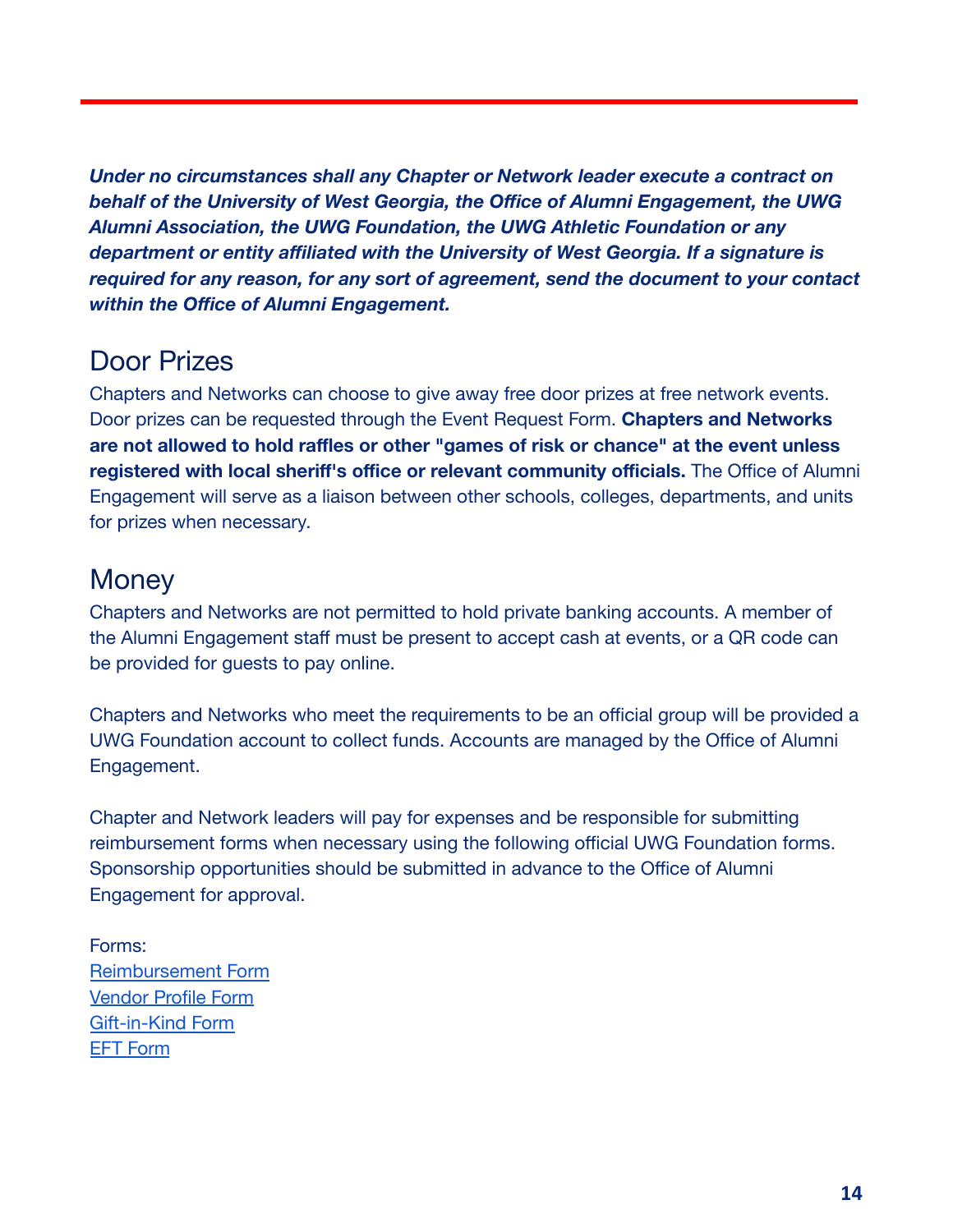## Event Request Form

Chapters and Networks must submit an Event Request Form for ALL events. The form must be submitted at least three months prior to an event. Events with a vendor, speaker, or ticketing component must be noted as such on the request form. Event Request Forms are found on the Alumni Association webpage at www.westga.edu/alumni.

#### **● Once submitted and approved:**

-Email invites will be sent out to your chapter/network via official UWG Alumni -Engagement email and social channels and included on the UWG Alumni Association online events calendar

- **● Event request forms ask for all relevant event details, including:**
	- -Date, Time, Location, Description, and category of event
	- -Registration details
	- -The opportunity to request event supplies
	- -Contact information for the event planner
	- -Event Request Form must be approved prior to planning the event.

#### Chapter/Network Leader Transition

When it is time to transition leadership, there are a series of steps that should be taken. Following these procedures will ensure that the organization engagement remains consistent and members have the best experience possible.

- Open Positions:
	- o Alert the Leadership Team of the Chapter or Network and begin to seek a replacement
	- o The outgoing team member should notify the Chapter or Network that they will step down.
	- o The Chapter or Network leadership team should collectively review applications and select a new candidate. The candidate must be approved by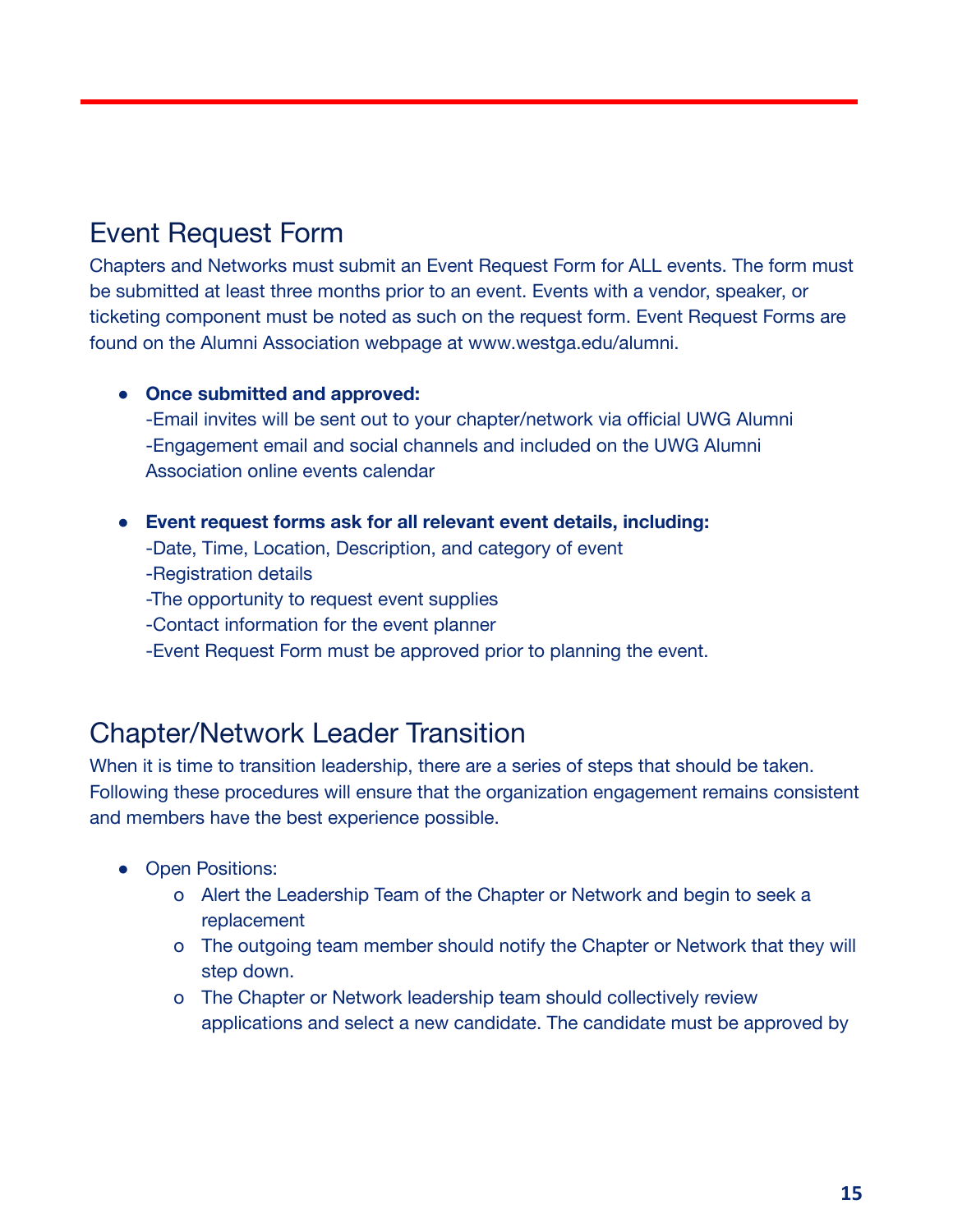the Office of Alumni Engagement. If a candidate cannot be found, the Office of Alumni Engagement will identify and select a new leader to serve.

## **Proper Use of University Logos/Identifiers**

### Alumni Association Logos

The University of West Georgia Alumni Association has an identifier that should be used to represent all network events, social media presence, and communication. The Office of Alumni Engagement will provide this logo to the network leadership board as needed. Networks must clear all use of the identifiers with the Office of Alumni Engagement before any use. The Forever West logo was developed for alumni, friends, and supporters to express a prideful affiliation and affinity with the university. This mark is reserved for use by Alumni Engagement.

### Forever West Identifier Options



Forever West, reversed, white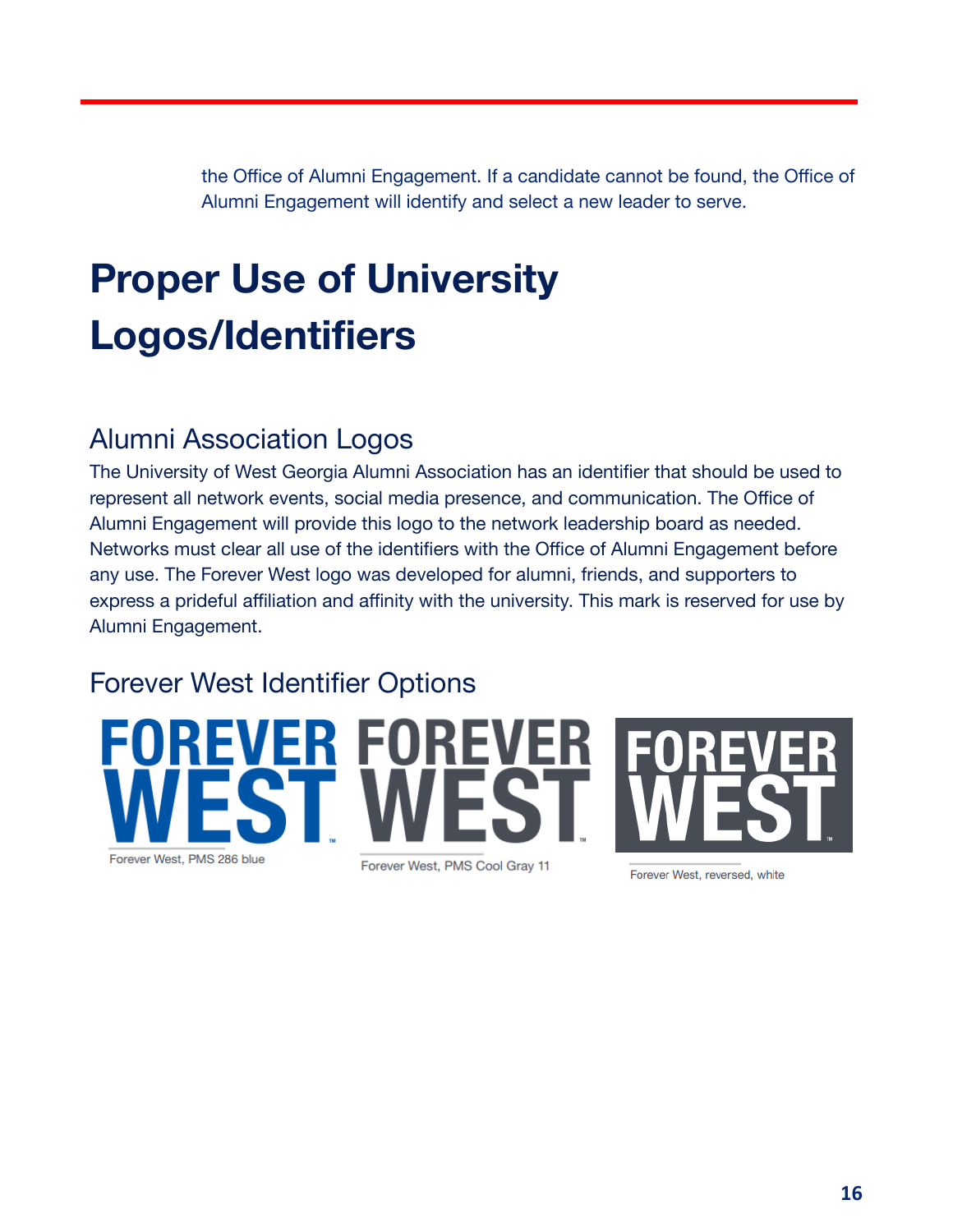

Forever West + Go West shield co-brand, full-color shield, PMS 286 blue text\* \*the Forever West + Go West shield co-brand can be used in any approved Go West shield color combination

## Combination Identifier Options (specific to each network/chapter to be created by UWG)





### Official University Logos

The logos of the University of West Georgia (academic and athletic) are trademarked and licensed. Alumni chapters and networks do not have the rights to use these logos on their pages or on printed materials without prior permission from the Office of Alumni Engagement in collaboration with University Communications and Marketing. If you have any questions, please discuss with the Office of Alumni Engagement to ensure you are within University guidelines.

### Protect the Trademark

**UWG Procedure Number: 5.6 - UWG Policy Name: Brand Identity**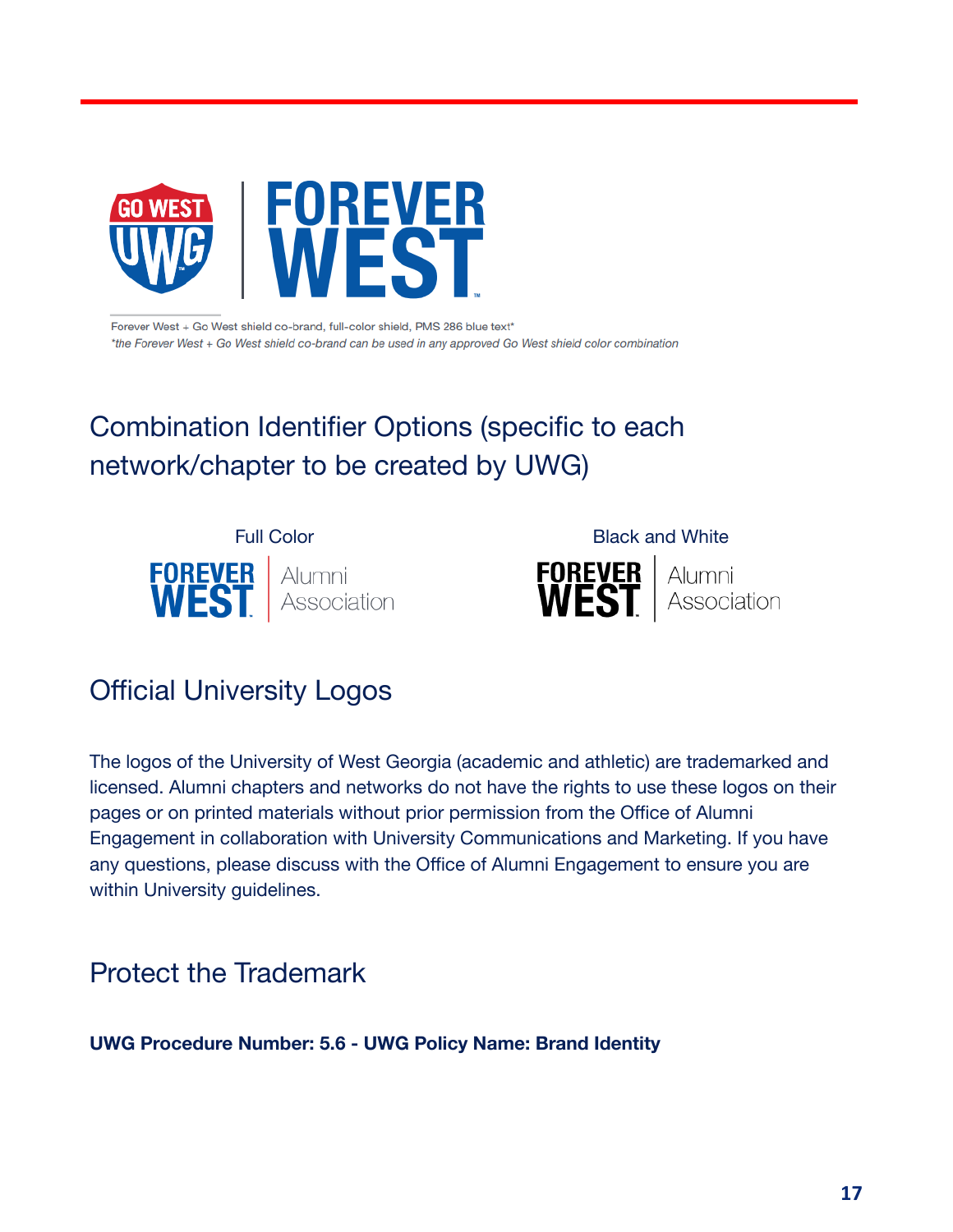"The visual identity of UWG helps to build and sustain a positive image and reputation for the university. Using the correct version of our logos and institutional identifiers is imperative in achieving brand integrity. These standards are designed for ensuring maximum integration across our institutional enterprise.

Institutional logos and identifiers are not permitted to be shared with partners, vendors, or others outside of the university without an approved licensing agreement and/or approval by University Communications and Marketing (UCM)."

#### **A One-Color Logo**

A one-color wordmark may be printed in PMS 286 blue, white, or black. Or White for the text with PMS Cool Gray 11 for the background. All other color usages must be approved by UCM prior to use.

#### **A Two-Color Logo**

A two-color wordmark may utilize PMS 286 blue for the text and PMS 185 red. All other color usages must be approved by UCM prior to use.

#### **A Full-Color Logo**

A full-color wordmark may utilize PMS 286 blue for the text, PMS 185 red, and PMS 429 for the gray line.

All other color usages must be approved by UCM prior to use.

#### **Logo Specifics**

For general publication use, the logo should appear no smaller than 1 inch. A protected area ensures that no other elements or messaging compromise the integrity of the logo. This protected area is equivalent to 1/6 height of the logo. These spacing standards apply to all UWG logos.

#### **Official Typefaces**

All Helvetica Neue LT Std typefaces are acceptable. If Helvetica Neue is not available on your device, the Arial typefaces are acceptable as a replacement.

#### **Use of Typefaces**

HEADER/TITLE | HELVETICA NEUE LT STD MEDIUM CONDENSED, TRACKING +20 **Paragraph**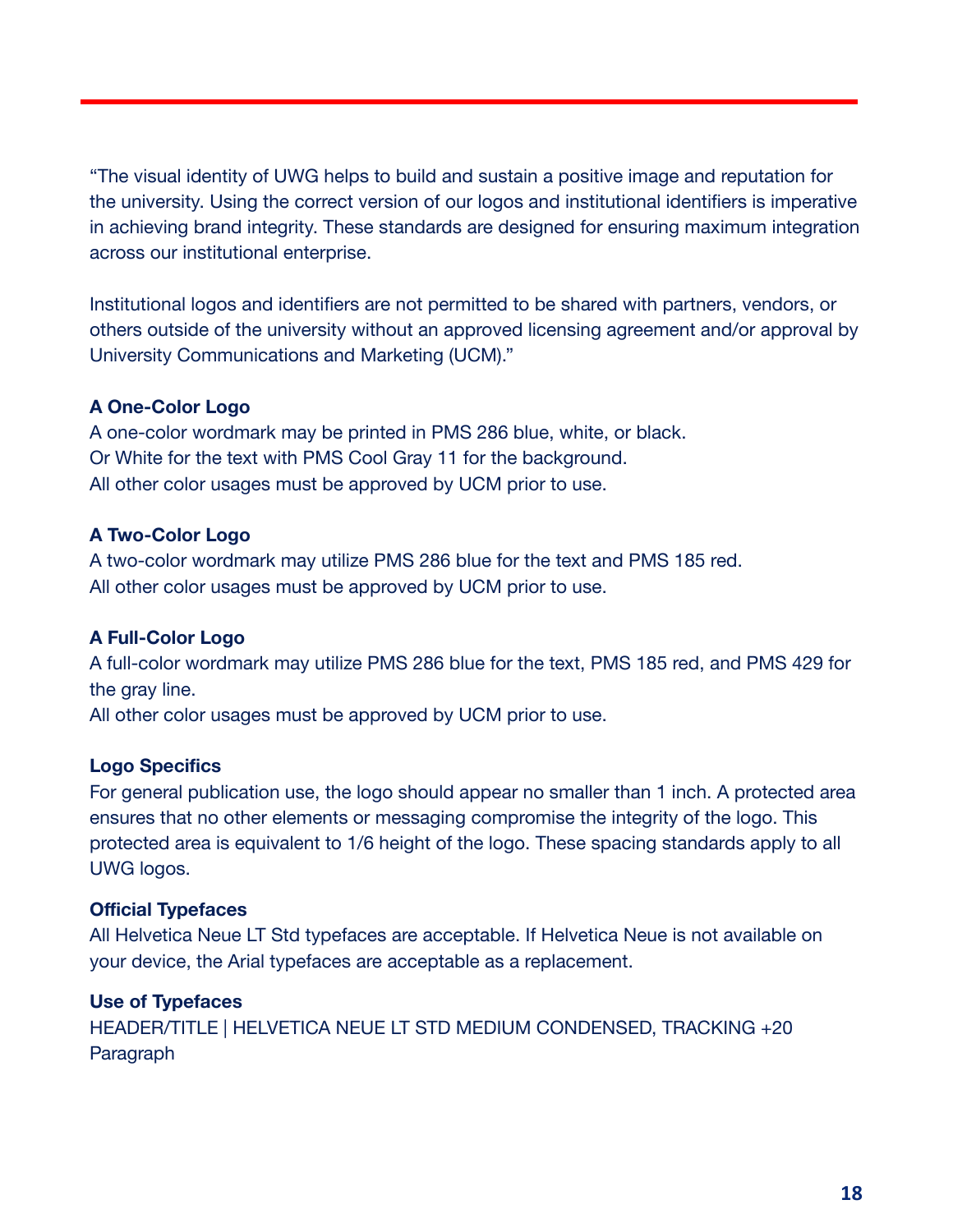Intro | Helvetica Neue LT Std Bold, Tracking 0 Body Text | Helvetica Neue LT Std, Light Helvetica Neue LT Std, Roman

## **We Are Here To Help You Succeed**

The Office of Alumni Engagement and Chapters/Network leaders should be in contact before an event based on the date and time decided once the event proposal is approved. The staff handles multiple events at a time and last-minute requests will be handled as workload permits in conjunction with overall strategy, focused on guest experience, and level of fostering/strengthening a sense of belonging and connectedness to UWG. **Ask questions, ask for advice, and allow us to be involved to help your Chapter/Network succeed. Our office is available to meet with your group quarterly.**

## **Office of Alumni Engagement**

### Reach Out To Us:

#### **Mailing Address:**

Office of Alumni Engagement 1601 Maple Street Carrollton, GA, 30118 **Phone:** 678-839-6582 **Email:** alumni@westga.edu

## Office of Alumni Engagement Staff

#### **Allyson Bretch**

**Title:** Executive Director of Alumni Engagement **E-mail:** abretch@westga.edu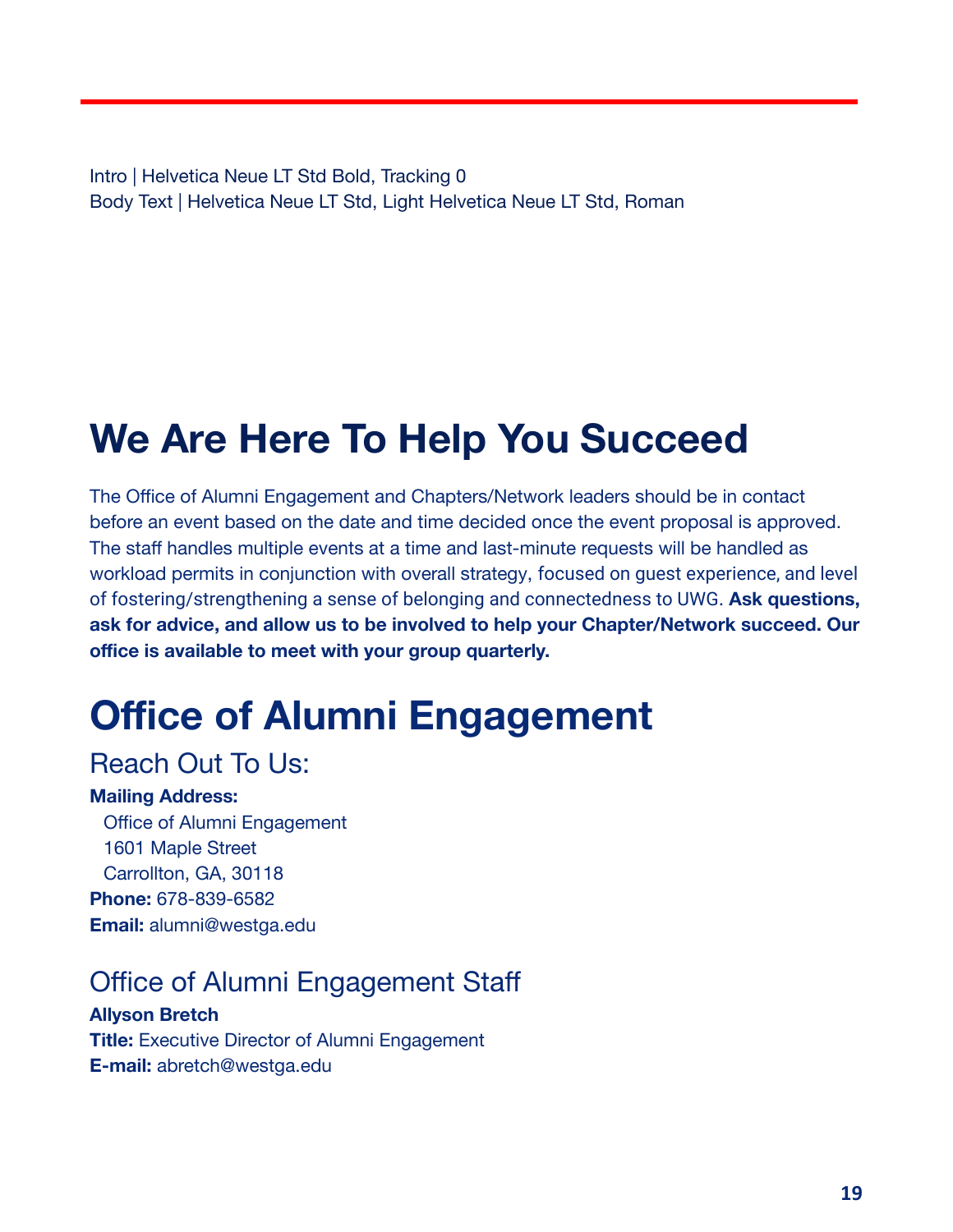**Phone:** 678-839-5261 **Location:** UCM Design Studio

**Denice King-Perdue Title:** Assistant Director of Alumni Engagement **E-mail:** dking@westga.edu **Phone:** 678-839-6384 **Location:** UCM Design Studio

**Kate Theobald Title:** Assistant Director of Alumni Engagement **E-mail:** kate@westga.edu **Phone:** 678-839-4103 **Location:** UCM Design Studio

## **Volunteer Code of Ethics**

The University of West Georgia expects all volunteers to understand they are representing the University in their role. As a leader in your Chapter or Network, you are expected to represent the University of West Georgia in a manner that does not jeopardize the reputation, integrity, or mission of the University.

When taking on a role within a Chapter or Network, you are hereby agreeing to the below Code of Conduct for Chapter and Network leaders.

As a Chapter or Network Volunteer, I will:

- o Represent the University of West Georgia with professionalism, dignity and pride, and be responsible for conducting myself with courtesy and appropriate behavior.
- o Help foster a sense of belonging and connectedness amongst the alumni and friend population
- o Celebrate and strengthen sense of tradition
- o Display respect and courtesy for employees, other volunteers, other alumni and friends of the university, event participants, and opposing universities' alumni, and friends, and property.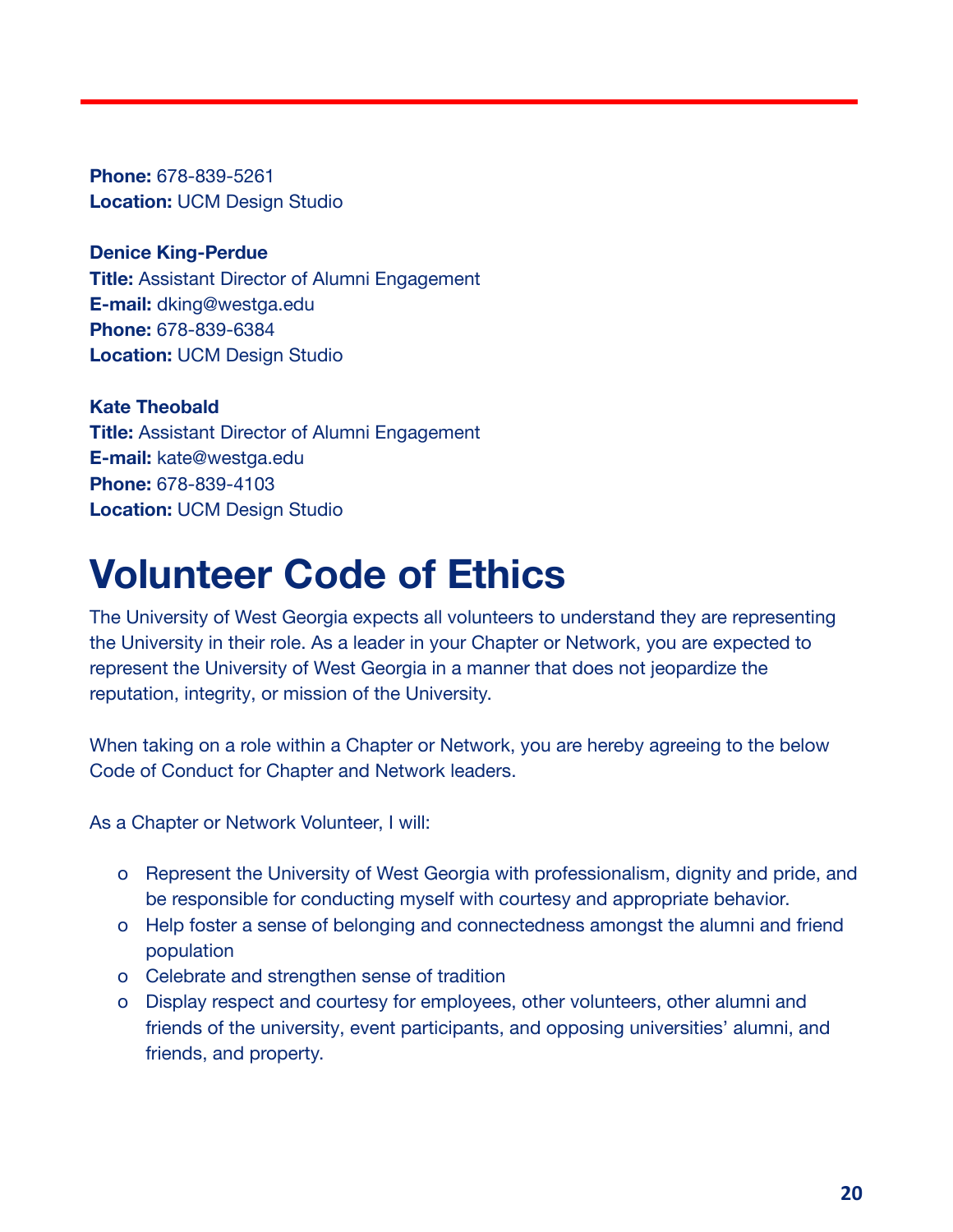- o Keep personal opinions and actions separate from those made as a representative of the University and the Alumni Association.
- o Use information and contact information for alumni and friends of the University appropriately and never use it for soliciting or marketing personal products or services.
- o Follow through and complete accepted tasks on behalf of the Chapter or Network.
- o Seek training for my volunteer role by participating in meetings, self-study, or other training opportunities.
- o Keep staff informed of progress, concerns, and problems within the program(s) in which I participate.
- o Avoid conduct which would jeopardize the Chapter's or Network's effectiveness.
- o Practice responsible alcohol consumption at all University of West Georgia's Alumni Association sponsored events.
- o Make every effort for all actions of self and fellow chapter or network leaders to be within the guidelines and policies of the University of West Georgia Alumni Association.

As a volunteer, I will not:

- o Be under the influence of illegal drugs at chapter or network and/or University of West Georgia Alumni Association sponsored events.
- o Use vulgar or inappropriate language while representing the University.
- o Hold events at inappropriate venues that do not uphold the integrity of the University or the Alumni Association.
- o Post inappropriate pictures and/or comments on UWG Alumni Association affiliated websites, emails, or online social networks.
- o Discriminate on the basis of race, color, national origin, religion, sex, pregnancy, marital status, sexual orientation, gender identity, age, physical or mental disability, or covered veteran status.